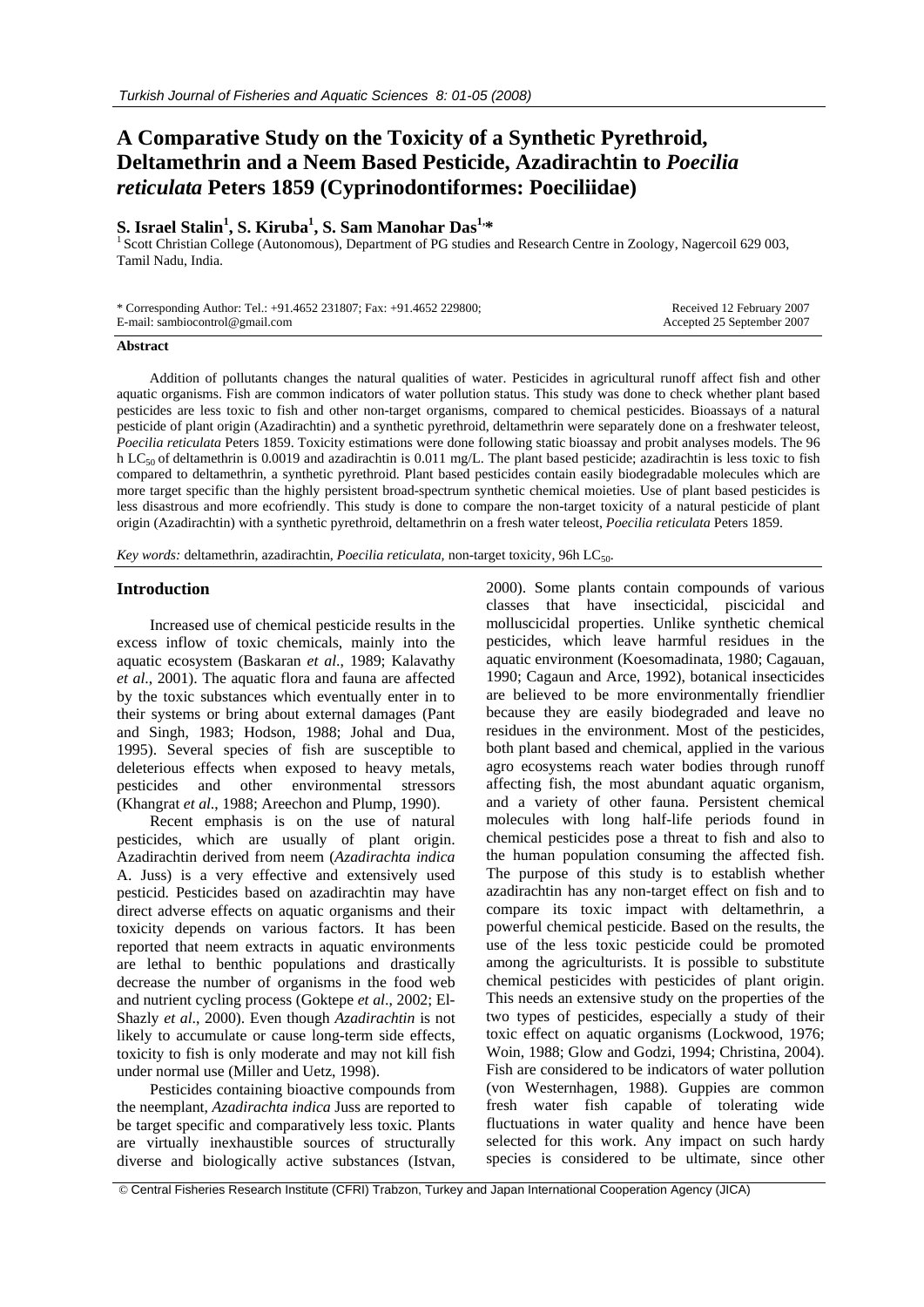susceptible species succumb at concentrations, much lower than that could be tolerated by this species. This study is designed to compare the toxicity of a synthetic pyrethroid, deltamethrin and a neem derivative, azadirachtin in the aquatic environment using *Poecilia reticulata* Peters as the test species.

# **Materials and methods**

# **Test Animals**

Healthy, unsexed *P.reticulata* (Guppy)  $(1.12\pm0.5)$  g) were brought to the laboratory from the freshwater pond of the Zoology Research Laboratory, Scott Christian College (Autonomous), Nagercoil. The fish were acclimatized to the laboratory environment for about 5 days. They were fed with commercial food pellets and only healthy fish were used in the experiments. Toxicant was prepared in wide ranging concentrations and the fish were exposed in one litre glass aquaria. This range finding test gave an idea as to the effective concentration of the toxicant required to bring about mortality in the test species and 15 different concentrations were set up. The test water used for dilution was drawn from the campus well.

## **Experimental Design**

Two different types of toxicants were used; deltamethrin and juerken (Azadirachtin). Stock solutions were prepared by adding 0.5 ml insecticide with 999.5 ml water and stored in glass bottles. Working stock solution (0.1%) of the toxicant was prepared and stored in glass bottles. Proper dilutions of the stock solutions were made to make a series of test solutions of varying concentrations. *P. reticulata* is exposed to different concentrations of deltamethrin ranging from 0.0014 to 0.0028 mg/L and azadirachtin, ranging from 0.002 to 0.030 mg/L.

To each concentration, 10 healthy fish were introduced. The mortality was recorded after 6, 12, 18, 24, 36, 48, 72, 96 and 120 h of exposure. The mortality of a single fish was recorded as 10 percent mortality. The toxicity studies were conducted following the static bioassay method (Sprague, 1973). The toxicant was renewed everyday. The dead fish were carefully removed to avoid contamination. The mortality of exposed fish was observed at different intervals.

#### **Calculation of LC<sub>50</sub> Values**

The results of the static bioassay were analysed using linear regression probit analysis (Finney, 1971) using the statistical package, (POLO-PC, LeOra software, 1987) The  $LC_{50}$  values were calculated for 24, 48, 72, 96, and 120 h of exposure to deltamethrin and azadirachtin separately. The upper and lower fiducial limits were also calculated.

# **Results**

The  $LC_{50}$  values for 24, 48, 72, 96 and 120 h of exposure to deltamethrin are 0.0024, 0.0021, 0.0020, 0.0019 and 0.0018 and to azadirachtin 0.0020, 0.017, 0.014, 0.011 and 0.010 mg/L, respectively (Table 1). The toxicity curves (Figure 1 A and B) follow the regular pattern with asymptotes close to 72 hours. Based on probit analysis, regression equation for delta methrin (96 h exposure) is  $Y = 17.72$  x  $- 17.33$  (Table 2) and azadirachtin (96 h exposure) is  $Y = 4.24$  x +0.43 (Table 3).

# **Discussion**

Newer biological pesticides are developed to replace deleterious chemical pesticides. Even though chemical pesticides are target specific and effective, their impact on the environment is mostly deleterious. Plant based pesticides contain active principles with low half-life period and their effects on the environment are not too detrimental (Sharma *et al*., 1995). In the present study, the pesticide containing azadirachtin is less toxic to fish compared to deltamethrin. The 96 h  $LC_{50}$  of deltamethrin is 0.0019 mg/L. whereas azadirachtin is much higher 0.011 mg/L indicating the less toxic nature of the plant based pesticide*.* Svobodova (2003) reported that the 96 h LC50 of deltamethrin to *Cyprinus carpio*  juveniles was 0.00145 mg/L. Boran *et al*. (2007)

Table 1. LC<sub>50</sub> values (mg/L) with their fiducial limits

|       |            | Deltamethrin | Azadirachtin |       |           |       |
|-------|------------|--------------|--------------|-------|-----------|-------|
| Hours | <b>LCL</b> | $LC_{50}$    | UCL          | LCL   | $LC_{50}$ | UCL   |
| 24    | 0.0022     | 0.0024       | 0.0025       | 0.018 | 0.02      | 0.023 |
| 48    | 0.002      | 0.0021       | 0.0022       | 0.015 | 0.017     | 0.019 |
| 72    | 0.0019     | 0.002        | 0.0021       | 0.012 | 0.014     | 0.016 |
| 96    | 0.0018     | 0.0019       | 0.002        | 0.009 | 0.011     | 0.014 |
| 120   | 0.0017     | 0.0018       | 0.0019       | 0.008 | 0.010     | 0.012 |

Note:

LCL = Lower Confidence Limit

UCL = Upper Confidence Limit

 $LC_{50}$  = Lethal Concentration for 50 percent of the exposed fish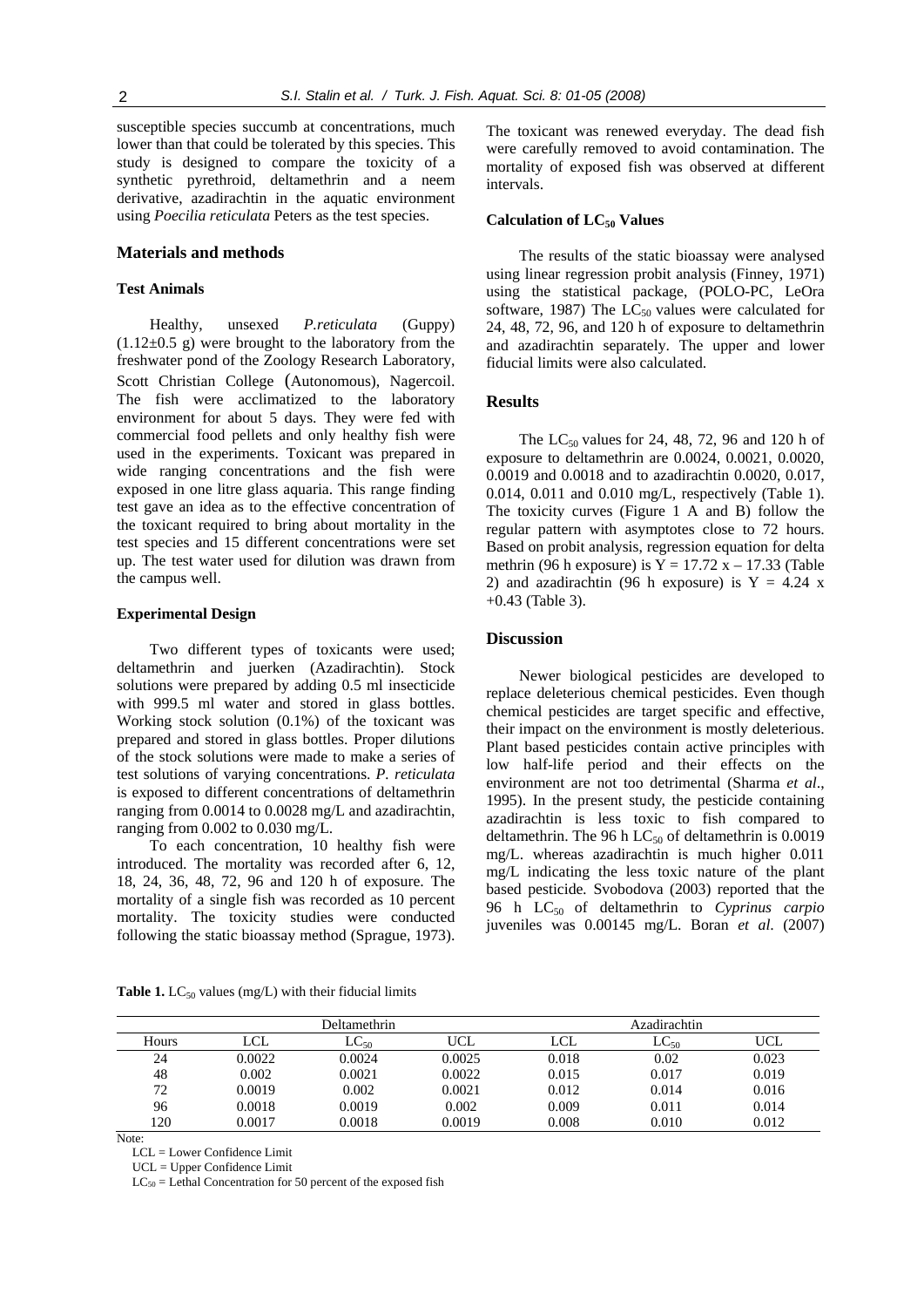

**Figure 1.** Toxicity curve showing the response of *P. reticulata* **A.** Deltamethrin **B.** Azadirachtin.

**Table 2.** Log-dose/ probit regression line analysis of the response of *Poecilia reticulata* exposed to deltamethrin for 96 h

| S.             | Dose   | No | Mor  | Log  | Emp. | Exp. | Work | Wt.  | Weight | Wx   | Wv    | Y    |
|----------------|--------|----|------|------|------|------|------|------|--------|------|-------|------|
| N <sub>0</sub> | (mg/L) |    | $\%$ | dose | Pro  | Pro  | Pro  | Coef | W      |      |       |      |
|                | 0.0016 | 10 | 10   | 1.2  | 3.72 | 3.66 | 3.72 | 0.34 | 3.36   | 4.05 | 12.51 | 3.62 |
| 2              | 0.0017 | 10 | 20   | 1.23 | 4.16 | 4.13 | 4.16 | 0.47 | 4.71   | 5.8  | 19.6  | 4.09 |
| 3              | 0.0018 | 10 | 40   | 1.26 | 4.75 | 4.57 | 4.75 | 0.6  | 6.01   | 7.55 | 28.54 | 4.53 |
| 4              | 0.0019 | 10 | 50   | 1.28 |      | 4.99 | 5.01 | 0.64 | 6.37   | 8.15 | 31.88 | 4.94 |
|                | 0.002  | 10 | 60   | 1.3  | 5.25 | 5.38 | 5.25 | 0.6  | 6.01   | 7.82 | 31.56 | 5.34 |
| 6              | 0.0021 | 10 | 70   | 1.32 | 5.52 | 5.76 | 5.5  | 0.5  | 5.03   | 6.65 | 27.64 | 5.71 |
| 7              | 0.0022 | 10 | 80   | 1.34 | 5.84 | 6.12 | 5.8  | 0.14 | 4.05   | 5.44 | 23.3  | 6.07 |
| 8              | 0.0023 | 10 | 90   | 1.36 | 6.28 | 6.46 | 6.24 | 0.27 | 3.69   | 3.66 | 16.78 | 6.41 |
| 9              | 0.0024 | 10 | 100  | 1.38 | 7.33 | 6.78 | 7.13 | 0.18 | 1.8    | 2.49 | 20.84 | 6.74 |

**STATISTICS** 

SW=40.030 SWX=51.605 X Bar=1.389 SWY=204.856 Y Bar=5.118

SWX\*X=66.622 SWY\*=1073.500 SWXY=265.604 b Value=17.724

Regression equation y=17.724x -17.73

If y=5.0 then  $x=1.283$  this corresponds to dose of 0.0019

Variance=0.0001 Chi-square=1.02 (with 7 Deg. of freedom p)

Lower Limit 1.2629 log dose 1.2825 Upper Limit 1.3021

**Table 3.** Log-dose/ probit regression line analysis of the response of *Poecilia reticulata* exposed to Azadirachtin for 96 h

| S.No | Dose   | No | Mor. | Log  | Emp. | Exp. | Work | Wt.   | Weight. | Wx   | Wy    | Y    |
|------|--------|----|------|------|------|------|------|-------|---------|------|-------|------|
|      | (mg/L) |    | %    | dose | Pro  | Pro  | Pro. | Coef. | W       |      |       |      |
|      | 0.006  | 10 | 20   | 0.78 | 4.16 | 3.83 | 4.24 | 0.37  | 3.7     | 2.88 | 15.69 | 3.74 |
| 2    | 0.008  | 10 | 30   | 0.9  | 4.48 | 4.36 | 4.48 | 0.56  | 5.58    | 5.04 | 25    | 4.27 |
| 3    | 0.01   | 10 | 40   |      | 4.75 | 4.77 | 4.74 | 0.63  | 6.27    | 6.27 | 29.74 | 4.68 |
| 4    | 0.012  | 10 | 50   | 1.08 | 5    | 5.11 | 5.   | 0.63  | 6.34    | 6.84 | 31.7  | 5.01 |
| 5    | 0.014  | 10 | 50   | 1.15 | 5    | 5.39 | 4.98 | 0.6   | 6.01    | 6.89 | 29.93 | 5.3  |
| 6    | 0.016  | 10 | 50   | 1.2  | 5    | 5.38 | 5.98 | 0.56  | 5.58    | 6.72 | 29.13 | 5.54 |
| 7    | 0.018  | 10 | 70   | 1.26 | 5.52 | 5.85 | 5.46 | 0.47  | 4.71    | 5.91 | 25.73 | 5.76 |
| 8    | 0.02   | 10 | 80   | 1.3  | 5.84 | 6.05 | 5.87 | 0.44  | 4.39    | 5.71 | 25.57 | 5.95 |
| 9    | 0.022  | 10 | 90   | 1.34 | 6.28 | 6.22 | 6.28 | 0.37  | 3.7     | 4.97 | 23.22 | 6.13 |
| 10   | 0.024  | 10 | 100  | 1.38 | 7.33 | 6.39 | 6.87 | 0.3   | 3.02    | 4.17 | 20.76 | 6.29 |

**STATISTICS** 

SW=49.300 SWX=55.413 X Bar=1.124 SWY=256.457 Y Bar=5.202

SWX\*X=63.741 SWY\*Y=1356.993 SWXY=293.575 b Value=4.246

Regression equation y=4.246x+0.43

If y=5.0 then  $x=1.076$  this corresponds to dose of 0.011

Variance=0.0016 Chi-square=3.50 (with 8 deg.of freedom p)

Lower Limit 0.9971 log Dose 1.0764 Upper Limit 1.1557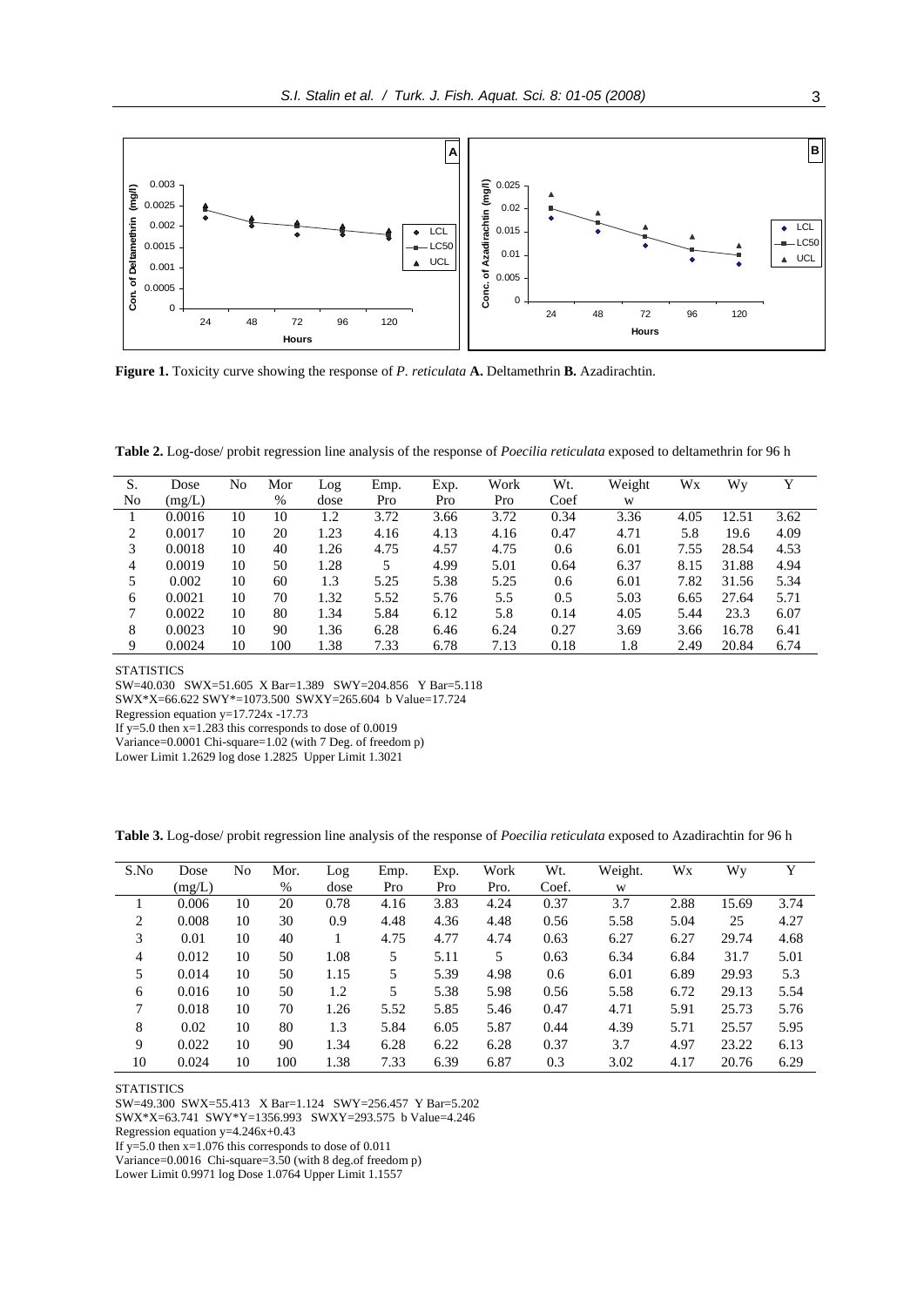reported that 96 h  $LC_{50}$  of carbosulphan to guppies was 0.122 mg/L, methiocarb 1.256 mg/L and carbaryl 1.383 mg/L. Cagauan *et al*. (2004) showed that the lethal concentration of neem to Nile tilapia *Oreochromis niloticus* L. was 12.4 ml/L and mosquito fish *Gambusia affinis* Baird and Girard was 8.31 ml/L and the corresponding 96 h  $LC_{50}$  values were 2.57 and 3.0 ml/L.

Both deltamethrin and azadirachtin, two established insecticides exhibit non-target toxicity to fish. Comparison of the different  $LC_{50}$  values clearly indicates that the plant based pesticide is less toxic compared to the chemical one. To reduce the chemical load on the environment, it is suggested that use of plant based pesticides should be encouraged (Schmutterer, 1990). However, care should be taken to use even the plant based pesticide at moderate levels. Furthermore, plant based pesticides disintegrate easily into constituent elements without leaving any indelible impression in different regions of the environment (Khan and Ahmed, 2000).

The test fish in the present study is a hardy ornamental fish. Kharat *et al*. (2003) rated *P. reticulata* as a tolerant species along with *Oreochromis mossamibicus* and *G*. *affinis*. *P. reticulata* is affected by the non-target action of both the chemical and biological pesticides. The impact of the biological pesticide is much less compared to the chemical one, (deltamethrin 96 h  $LC_{50}$  – 0.0019) (Table 2), and (azadirachtin 96 h  $LC_{50}$  – 0.011 mg/L) (Table 3). It is advocated that more and more plant products should be developed with proper and targeted action and this eventually helps in keeping the environment free from hazardous chemicals.

#### **Acknowledgement**

The authors wish to thank Dr. S. Prasanna Kumar, Dean of science and HOD of Zoology and Dr. E. James R Daniel, Principal, Scott Christian College (Autonomous), Nagercoil, for the facilities provided.

## **References**

- Areechon, N. and Plump, J.A. 1990. Sub lethal effects of malathion on channel cat fish, *Ictalaurus punctatus*. Bull. Environ. Contam. Toxicol*.*, 44: 435-442.
- Baskaran, P., Palanichamy, S., Visalakshi, S. and Balasubramanian, M.P. 1989. Effects of mineral fertilizers on survival of the fish *Oreochromis mossambicus.* Environ. Ecol., 7: 463-465.
- Boran, M., Altinok, I., Capkin, E., Karacam, H. and Bicer, V. 2007. Acute toxicity of carbaryl, methiocarb, and carbosulfan to the rainbow trout *Oncorhynchus mykiss* and guppy (*Poecilia reticulata*). Turk J. Vet. Anim. Sci., 31 (1): 39-45.
- Cagauan, A.G. 1990. The impact of pesticides on rice fields vertebrates with emphasis on fish. In: P.L. Pingali and P.A. Roger (Eds.), Impact of pesticides on farmer health and the rice environment. International Rice Research Inst., Kluwer Academic Publ., Phillipines: 203-248.
- Cagauan, A.G. and Arce, R.G. 1992. Overview of pesticides

use in rice-fish farming in South East Asia. In: C.R. Dela cruz, C. Lightfood, B. Coasta pierce, V.R. Carangal and M.P. Bimbao (Eds.), Rice-fish research and development in Asia. International Centre for Living Aquatic Resources Management (ICLARM) Conf. Proc., Philippines: 24: 217-233.

- Caguan, A.G., Galaites, M.C. and Fajardo, L.J. 2004. Evaluation of botanical piscicides on Nile tilapia *Oreochromis niloticus* L. and mosquito fish *Gambusia affinis* Baird and Girard. Proceedings on ISTA, 12-16 September. Manila, Phillipines: 179-187.
- Christina, A. 2004. Effects of the insecticides deltamethrin on benthic macro invertebrates – field and laboratory studies. Department of Environmental Assessment, Swedish University of Agricultural Sciences, Box 7050, SE 75007, Uppsala.
- El-Shazly, M.M. and El-Sharnoubai, E.D. 2000. Toxicity of a neem (*Azadirachta indica*) insecticide to certain aquatic organisms. Journal of the Egyptian Society of Parasitology, 30(1): 221-231.
- Finney, P.J. 1971. Probit analysis 3<sup>rd</sup> edition, Cambridge University Press, Cambridge, 333 pp.
- Golow, A.A. and Godzit, A. 1994. Acute toxicity of Deltamethrin and Dieldrin to *O. niloticus.* Bull. Environ. Contam. Toxicol*.*, 52: 351-354.
- Göktepe, I. and Pihak, L.C. 2002. Comparative toxicity of two azadirachtin – based neem pesticides to *Daphnia pulex.* Environmental Toxicology and Chemistry, 21 (1): 31-36.
- Hodson, P.V. 1988. The effect of metal metabolism on uptake, disposition and toxicity in fish. Aquat. Toxicol., 11: 3-18.
- Istvan, U. 2000. Semi-natural products and related substances as alleged botanical pesticides. Pest Management Science, 56(8): 703-705.
- Johl, M.S. and Dua, A. 1995. Elemental lepidological and toxicological studies in *Channa punctatus* (Bloch*)* upon exposure to an organocholorine pesticide, endosulfan. Bull*.* Environ. Contam. Toxicol*.*, 55(6): 916-921.
- Kalavathy, K., Sivakumar, A.A. and Chandran, R. 2001. Toxic effect of the pesticide Dimethoate on the fish *Sarotherodon mossambicus*. J. Ecol. Res. Bioconserv., 2(1-2): 27–32.
- Khan, M.F. and Ahmed, S.M. 2000. Toxicity of crude neem leaf extract against housefly *Musca domestica* L. adults as compared with DDVP, Dichlorvos. Turk. J. Zool., 24(4): 219-223.
- Khangarot, B.S., Ray, P.K. and Singh, K.P. 1988. Influence of copper treatment on the immune response in an airbreathing teleost *Saccobranchus fossilis.* Bull. Environ*.* Contam. Toxicol., 41: 222-226.
- Kharat, S., Dahanukar, N., Raut, R. and Mahabaleshwarkar, M. 2003. Long-term changes in fresh water fish species composition in North Western Ghats, Pune district. Current Science, 84(6): 816-820.
- Koesomadinata, S. 1980. Pesticide as a major constraint in integrated agriculture-aquaculture farming system. In: R.S.V. Pullin and Z.H. Shehadeh (Eds.), Integrated Agriculture - Aquaculture Farming Systems. (ICLARM) Conf. Proc., 4: 45-51.
- Lockwood, A.P.M. 1976. Effects of pollutants on aquatic organisms. Cambridge University Press, Cambridge, 193 pp.
- Miller, F. and Uetz, S. 1988. Evaluating bio rational pesticides for controlling arthropod pest and their phyto toxic effects on Green house crops. Hort. Technology, 8(2): 185-192.